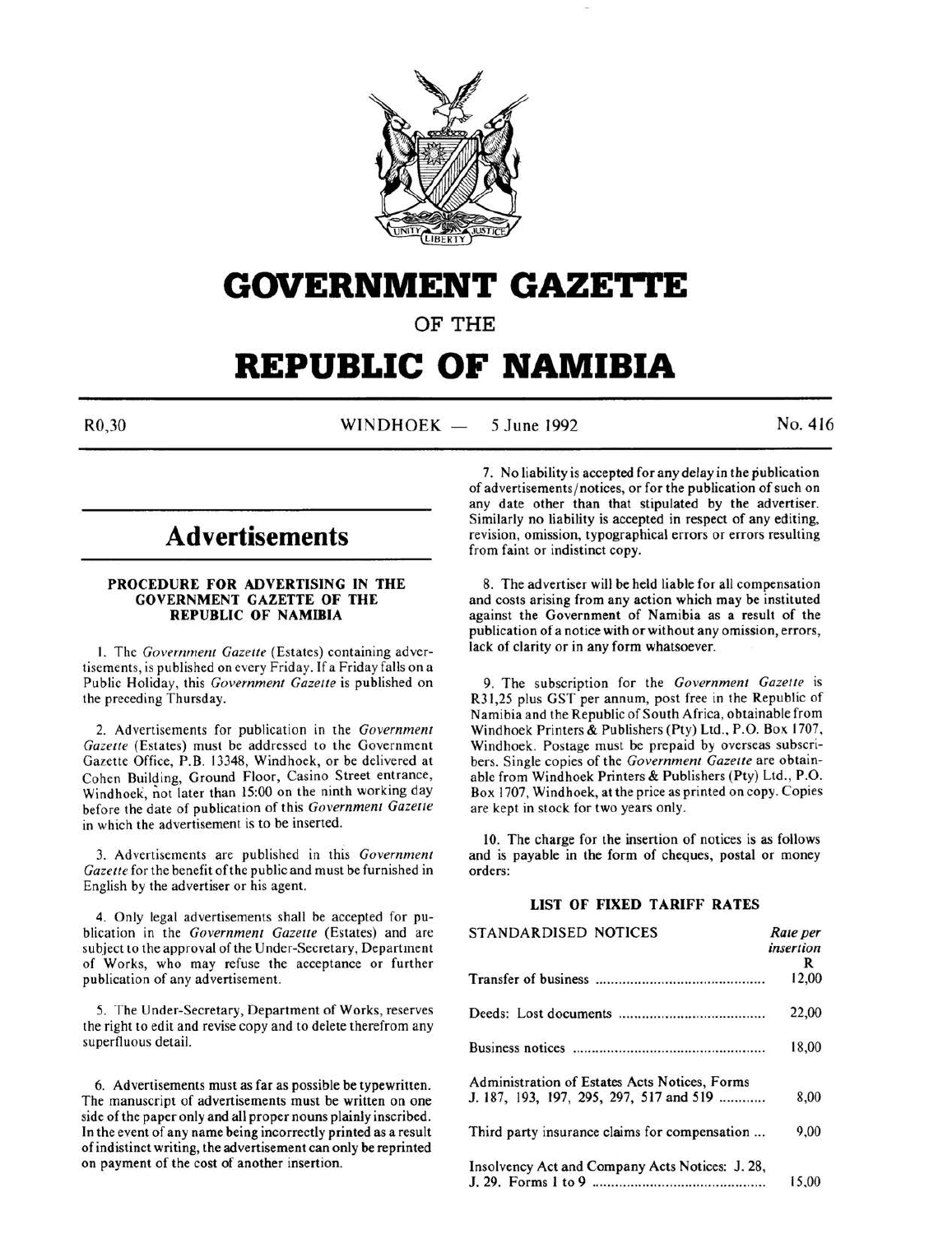.<br>-<br>-

| $N.B.$ – Forms 2 and 6 – additional statements<br>according to word count table, added to the basic   |             |                                                                                                                                                                                                                       | 40.00  |
|-------------------------------------------------------------------------------------------------------|-------------|-----------------------------------------------------------------------------------------------------------------------------------------------------------------------------------------------------------------------|--------|
| traffic.                                                                                              |             | Liquidators' and other appointees' notices                                                                                                                                                                            | 25,00  |
| Change of name (two insertions)                                                                       | 108,00      | SALES IN EXECUTION AND OTHER PUBLIC SALES:                                                                                                                                                                            |        |
| Naturalisation notices (including a reprint for the                                                   | 8.00        |                                                                                                                                                                                                                       | 65,00  |
| Unclaimed moneys - only in the Government                                                             |             | Public auctions, sales and tenders:                                                                                                                                                                                   | 22,00  |
| Gazette, closing date 15 January (per entry of                                                        |             |                                                                                                                                                                                                                       | 54,00  |
|                                                                                                       | 3,00        |                                                                                                                                                                                                                       | 82,00  |
|                                                                                                       | 18,00       | <b>ORDERS OF THE COURT:</b>                                                                                                                                                                                           |        |
|                                                                                                       | 8,00        | Provisional and final liquidations or sequestra-                                                                                                                                                                      | 50,00  |
| NON-STANDARDISED NOTICES                                                                              |             | Reduction or change in capital mergers, offers of                                                                                                                                                                     | 120,00 |
| Company notices:                                                                                      | $\mathbf R$ | Judical managements, curator bonis and similar                                                                                                                                                                        | 120.00 |
|                                                                                                       |             |                                                                                                                                                                                                                       | 15,00  |
| Short notices: Meetings, resolutions, offers of<br>compromise, conversions of companies, voluntary    |             | Supersession and discharge of petitions (J. 158)                                                                                                                                                                      | 15.00  |
| windings-up, et.: closing of members' registers<br>for transfer and/or declarations of dividends      | 40,00       | 11. The charge for the insertion of advertisements other<br>than the notices mentioned in paragraph 10 is at the rate                                                                                                 |        |
| Declaration of dividends with profit statements,                                                      | 90.00       | of R3,00 per cm double column. (Fractions of a cm must be<br>calculated as a cm).                                                                                                                                     |        |
| Long notices: Transfers, changes in respect of<br>shares or capital, redemptions, resolutions, volun- | 120,00      | 12. No advertisements shall be inserted unless the charge<br>is prepaid. Cheques, drafts, postal or money orders must be<br>made payable to the Under-Secretary, Department of<br>Works, Private Bag 13348, Windhoek. |        |

# FORM J 187

#### LIQUIDATION AND DISTRIBUTION ACCOUNTS IN DECEASED ESTATES LYING FOR INSPECTION

In terms of section 35(5) of Act 66 of 1965, notice is hereby given that copies of the liquidation and distribution accounts (first and final, *unless otherwise stated)* in the estates specified below will be open for the inspection of all persons interested therein for a period of 21 days (or shorter or longer if *specially stated)* from the date specified or from the date of publication hereof, whichever may be the later, and at the offices of the Master and Magistrates as stated.

Should no objection thereto be lodged with the Master concerned during the specified period, the executors will proceed to make payments in accordance with the accounts.

507/91 HOON Elsie Jacoba, 210705 01 0008 I, No. 24 Daan Viljoen Woonstel, P.O. Box 1160, Keetmanshoop. Gysbert Johannes Hoon, 220606 01 0029 3. Keetmanshoop, Windhoek. Keetmanshoop Beleggings Maatskappy (Edms) Bpk., P.O. Box 876, Keetmanshoop. -

536/91 NEL Anna Wilhelmina, 580325 01 0018 0, No. 154, 13de Straat, P.O. Box 1089, Keetmanshoop. Johannes Gerhardus Nel, 590610 01 0056 3. Keetmanshoop, Windhoek. Keetmanshoop Beleggings Maatskappy (Edms) Bpk., P.O. Box 876, Keetmanshoop.

31/92 MAYE Marianne, 240424 00 1200 7, Bismarck Street, Grootfontein. Grootfontein, Windhoek. Old Mutual, 1st Floor, Old Mutual Building, 299 Independence Avenue, Windhoek.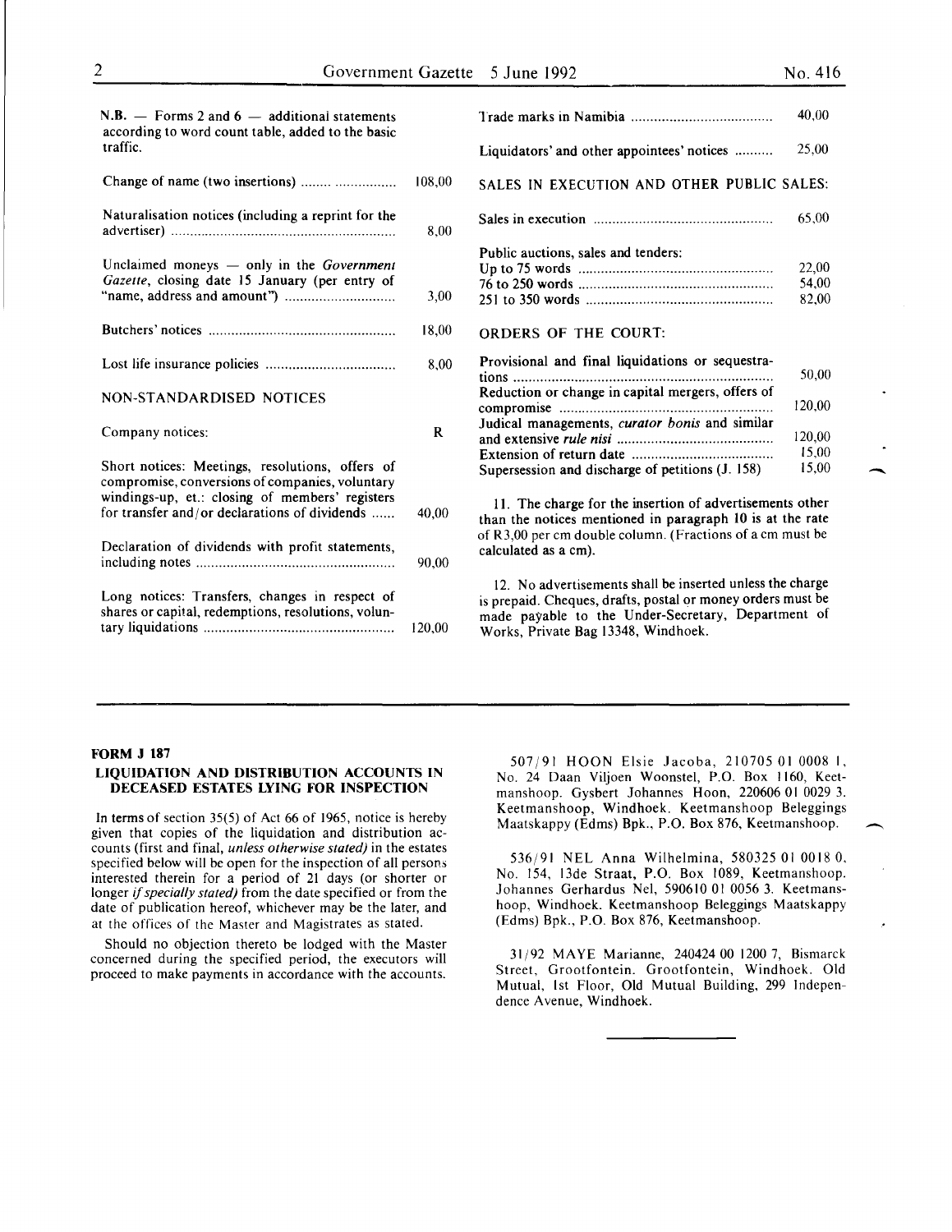$\overline{\phantom{a}}$ 

FORM J 193

# NOTICE TO CREDITORS IN DECEASED ESTATES

All persons having claims against the estates mentioned below are hereby called upon to lodge their claims with the executors concerned, whithin 30 days (or otherwise as indicated) calculated from the date of publication hereof. The information is given in the following order: Estate number, surname and christian names, date of birth, identity number, last address, date of death; surviving spouse's names, surname, date of birth and identity number; name and address of executor or authorised agent, period allowed for ~odgement of *claims* if *other than 30 days.* 

233 92 REED Jacob Jacobus, Windhoek, 23 August 1938. 380823 01 0004 4, Farm Arib, District of Gobabis, 21 May 1992. Jeanetta Maria Reed. F.M. Oehl-Trust, P.O. Box 133, Windhoek.

234192 VAN WYK Eliza Gloudina Jacoba, Windhoek, 7 July 1915, 150707 01 0001 3, Karl Albrecht Old Age Home. Grootfontein, 10 February 1992. F.M. Oehl-Trust, P.O. Box 133, Windhoek.

176 92 KOBERZIG Willie Werner. Windhoek, 17 August 1932, 320817 01 0028 9, Keetmanshoop, 2 April 1992. J.A. Botma, Lentin, Botma & Van den Heever, P.O. Box 38, Keetmanshoop.

216 92 TASCHNER Gerhard Ernst, Windhoek, 6 August 1915, 150806 01 0003 I, Windhoek, I May 1992. Mr. Klaus Nieft, Executor, c/o Keller & Neuhaus Trust Co. (Pty) Ltd., P.O. Box 156, Windhoek.

384; 91 WEBSTER Phyllis, 19 December 1920, 201219 00 2200 7, No. 94, 15th Street, Walvis Bay, 10 February 1991. Swanepoel & Kinghorn, SWA Building Society Building, Post Street, P.O. Box 1455, Swakopmund.

32 92 VAN STADEN Andries, Windhoek, 2 February 1966. 660202 08 0166 7, P.O. Box 133, Karasburg. 2 December 1991. W.F. Kotze, cjo Keetmanshoop Beleggings Maatskappy (Edms) Bpk., P.O. Box 876, Keetrnanshoop.

191 92 VAN ZYL Frank Henrie, Windhoek, I June 1928, 280601 01 0009 2, Otavi, 5 January 1992. Anna Dorothea van Zyl. First National Trust, P.O. Box 448, Windhoek.

192 92 VAN TAAK Pieter Andreas, Windhoek, 27 March 1923, 230327 01 0004 9, No. 13 Sabel Street, Windhoek, 9 April 1992. First National Trust, P.O. Box 448, Windhoek.

200;92 JACOBS Johannes Hendrik, Windhoek, 31 May 1931, 310531 0, No. 200 Hartebeeslaan, Rundu, 18 April 1992. Kathleen Jacobs, 7 April 1945, 450407 01 0017 I. Bank Windhoek Ltd., (Estate and Trust Department), P.O. Box 15, Windhoek.

# FORM 4

#### LIQUIDATION ACCOUNTS AND PLANS OF DISTRIBUTION OR CONTRIBUTION IN 3EQUESTRATED ESTATES OR COMPANIES BEING WOUND UP

Pursuant to section 108(2) of the Insolvency Act, 1936, section 136(2) of the Companies Act, 1926, and section 406(3) of the Companies Act, 1973, notice is hereby given that the liquidation account and plans of distribution or contribution in the estates or the companies mentioned below will lie open for inspection by creditors or contributories at the offices of the Master and the Magistrates stated therein, for a period of 14 days, or for such a period as stated therein, from the dates mentioned below or from the date of publication hereof, whichever may be the later date.

Wl2/85 Insolvent Estate A.W.S.L. van Schalkwyk. Eleventh Liquidation and Distribution Account. At the office of the Master of the High Court, Windhoek and the Magistrate's Office, Mariental, for a period of 14 days as from the 5th June 1992. Investment Trust Co. (Pty) Ltd., P.O. Box 21204, Windhoek.

284189 Estate Late Philip Ment. First and Final Liquidation & Distribution Account. Master of the High Court, Windhoek and the Magistrate's Office, Windhoek. Ashersons, 22 Draper Square, Draper Street, Claremont, 7700.

#### 'FORM 5

### PAYMENT OF DIVIDENDS AND COLLECTION OF CONTRIBUTIONS IN SEQUESTRATED ESTATES FOR COMPANIES BEING WOUND UP

The liquidation accounts and plans of distribution or contribution in the sequestrated estates or companies being wound up, as the case may be, mentioned below having been confirmed on the date therein mentioned, notice is hereby given, pursuant to section 113(1) of the Insolvency Act, 1936, section 139(2) of the Companies Act, 1926, and section 409(2) of the Companies Act, 1973, that dividends are in the course of payment or contributions are in the course of collection in the said estates or companies as set forth below and that every creditor liable to contribution is required to pay to the trustee or liquidator the amount for which he is liable at the address mentioned below.

W7/91 Insolvent Estate K.H.P. Kruger. 14 May 1992. Dividend paid. U. Grüttemeyer, P.O. Box 790, Windhoek.

W14/90 Insolvent Estate K. Gariseb, f.t.a. Pick and Pay Khorixas. 20 May 1992. Dividends to concurrent creditors. Second and Final Liquidation & Distribution Account. I.R. McLaren, Trustee, Investment Trust Co. (Pty) l.td., P.O. Box 21204, Windhoek.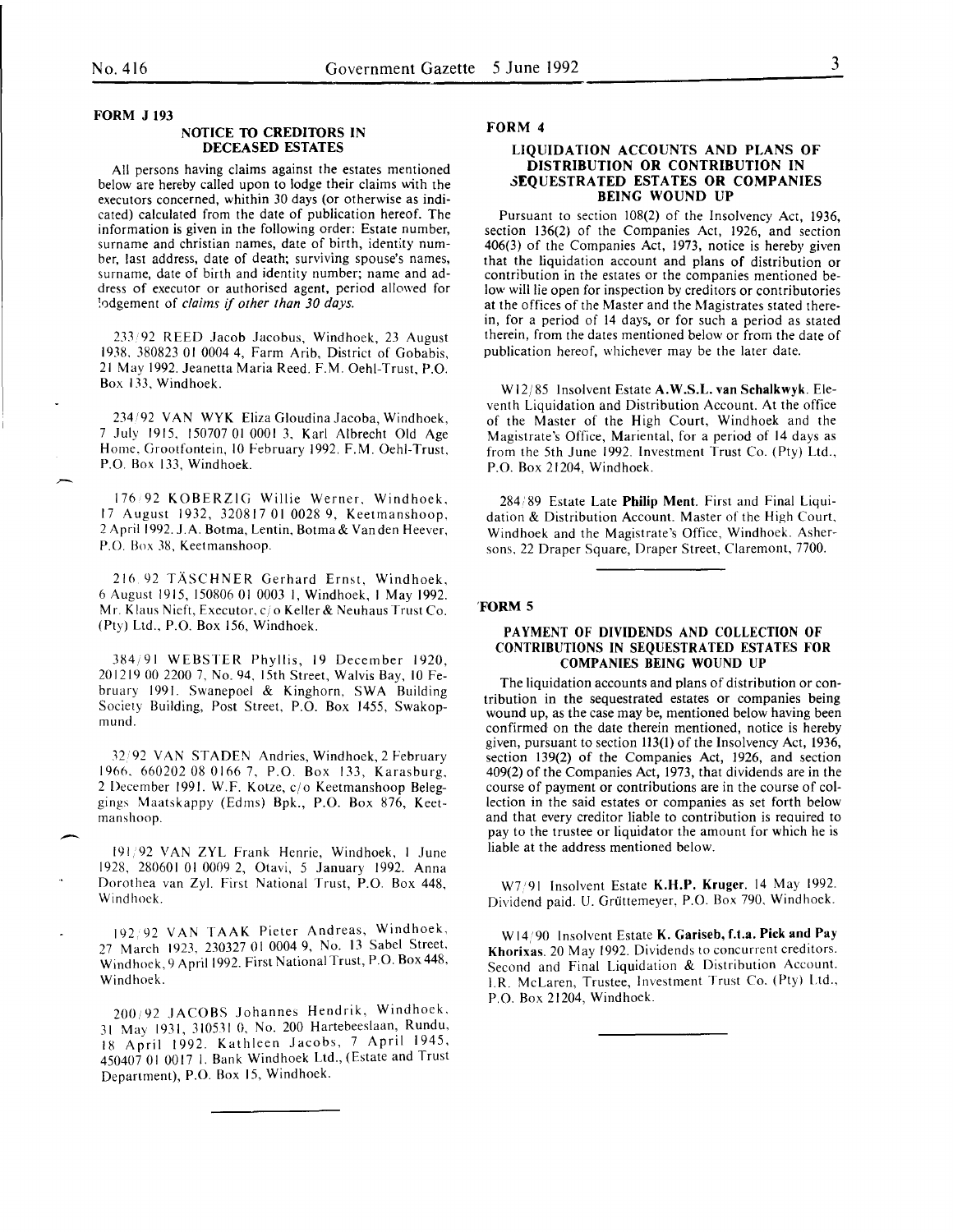-

 $\overline{\phantom{a}}$ 

# IN THE HIGH COURT OF NAMIBIA

In the matter between:

| ROBIA VAN WYK            | Plaintiff |
|--------------------------|-----------|
| and                      |           |
| CYNTHIA ELIZABETH JANSEN |           |
| VAN VUUREN               | Defendant |

# NOTICE OF SALE IN EXECUTION

In execution of a Judgement of the above Honourable Court in the above action, a sale with a reserve price of R 113 804.73 plus interest on R84 381.49 at 12% per annum from I May 1992 to date of payment and plus further interest on R29 423.24 at 19,5% per annum from I May 1992 to date of payment, will be held by the Deputy Sheriff, Windhoek, at Erf 2412, No.1 Seder Street, Suiderhof, on Monday 22 June 1992, at 09:00, of the undermentioned property:

| <b>CERTAIN</b>     | $Erf$ 2412:                                                         |
|--------------------|---------------------------------------------------------------------|
| SITUATE            | In the Municipality of Windhoek<br>Registration Division "K":       |
| MEASURING          | 1 000 square metres;                                                |
| <b>IMPROVEMENT</b> | Four-bedroom house with, lounge,<br>bathroom kitchen pantry and one |

- u, pantry garage with outer rom; however, no warranty is given in this respect;
- TERMS  $10\%$  of the purchase price and the auctioneer's commission must be paid on the date of the sale. The further terms and conditions of the sale will be read prior to the auction and lie for inspection at the office of the Deputy Sheriff, Windhoek, and at the offices of the Plaintiff/ Execution Creditor's attorneys. If the reserve price is not obtained, there will be no sale.

DATED at WINDHOEK this 11th day of May 1992.

DR. WEDER, KRUGER & HARTMANN A.A.J. NAUDE ATTORNEYS FOR PLAINTIFF Nimrod Building Casino Street Windhoek

# IN THE MAGISTRATE'S COURT OF WINDHOEK

| HELD AT WINDHOEK        | <b>CASE NO.: 64/91</b> |
|-------------------------|------------------------|
| In the matter between:  |                        |
| SWA BUILDING SOCIETY    | Plaintiff              |
| and<br>THEOBALD NDISIRO | Defendant              |

#### NOTICE OF SALE IN EXECUTION

In execution of a Judgement granted by the above Honourable Court, the following property will be sold by public auction by the Court Messenger for the District of Windhoek on Wednesday, the 17th day of June 1992, at 11:00, at Erf No. 1328, 18 Tauben Street, Hochlandpark (a portion of Erf No. 1479).

| CERTAIN        | Erf No. $1328$ , (a portion of Erf No.<br>1479) Hochlandpark Township; |
|----------------|------------------------------------------------------------------------|
| <b>SITUATE</b> | In the Municipality of Windhoek<br>Registration Division "K";          |

with all improvements thereon.

# CONDITIONS OF SALE:

THEOBALD NDISIRO

- I. The Sale is subject to the provisions of the Magistrate's Court Act No. 32 of 1944 as amended, and the property will be sold "voetstoots" according to the existing Title Deed.
- 2. One-tenth of the purchase price shall be payable immediately after the Sale in cash, the balance together with interest thereon at  $21\%$  against transfer, which transfer shall be given without delay.
- 3. With improvements on the property although no warranty is given in this regard.
- 4. The complete Conditions of Sale will be read out at the time of the sale, and may be inspected beforehand at the offices of the Court Messenger, the SWA Building Society and Plaintiffs attorneys at Windhoek.

FISHER, QUARMBY & PFEIFER ATTORNEYS FOR PLAINTIFF 2nd Floor SWA Building Society Post Street P.O. Box 37 Windhoek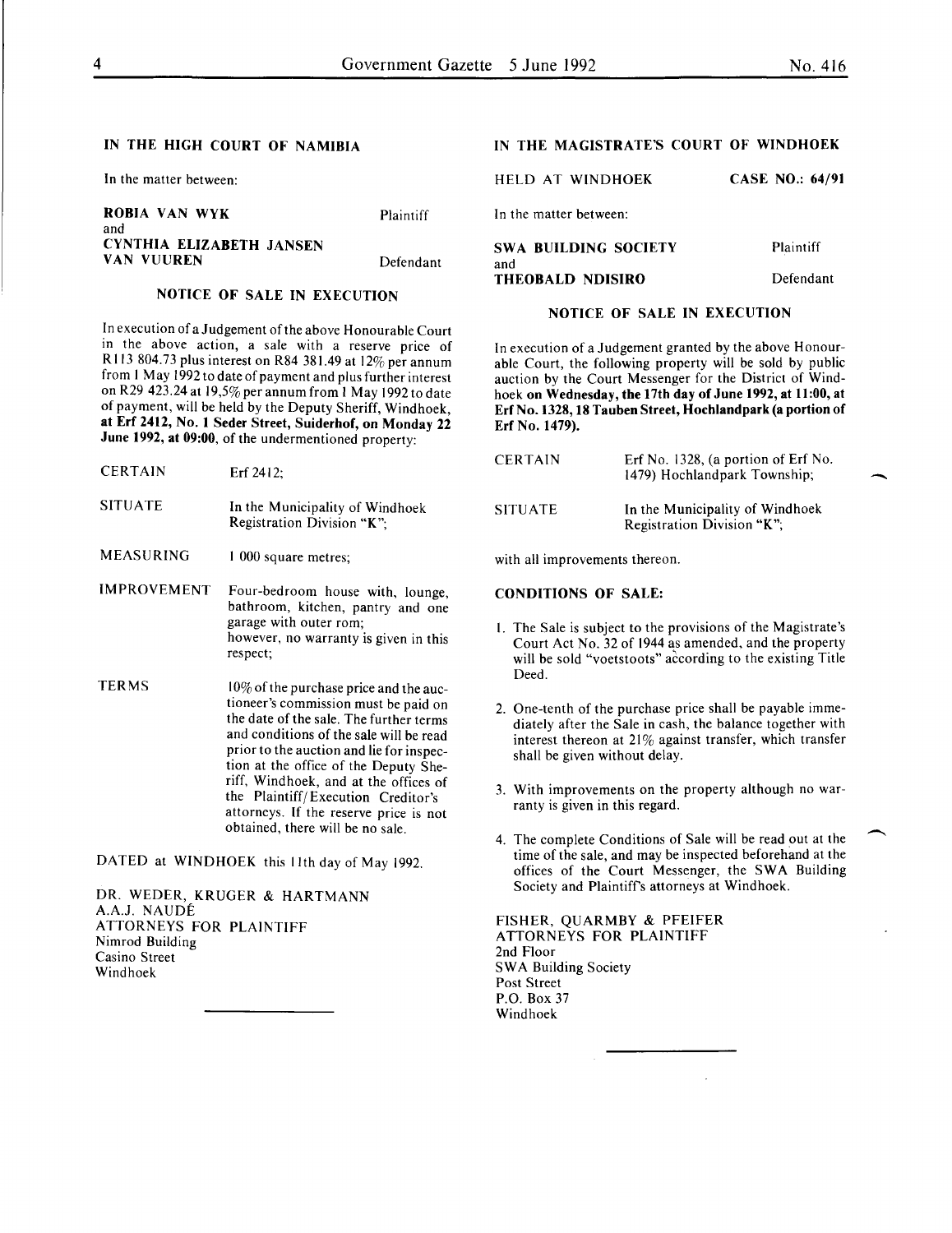### IN THE MAGISTRATE'S COURT FOR THE DISTRICT OF OWAMBO

| HELD AT ONDANGWA                               | <b>CASE NO.: 108/89</b> | HELD AT ONDANGWA       | <b>CASE NO.: 8/90</b>                                               |
|------------------------------------------------|-------------------------|------------------------|---------------------------------------------------------------------|
| In the matter between:                         |                         | In the matter between: |                                                                     |
| K. KRUGER whda<br><b>EXTENSION DRANKWINKEL</b> | Judgement<br>Creditors  | A. POSNIAK & SONS      | Judgement<br>Creditors                                              |
| and                                            |                         | and                    |                                                                     |
| N. SHALLEMO                                    | Judgement               |                        |                                                                     |
|                                                | Debtor                  | <b>ONAWA WHOLESALE</b> | Judgement<br>$\mathbf{D}$ . Experimental in the set of $\mathbf{D}$ |

Notice is hereby given that a Sale in Execution will be held at 10:00, on Friday the 3rd day of July 1992, by the Messenger of the Court at the Magistrate's Court in Tsumeb of the following goods:

| 1 Drawing-room suite — 1 Couch, 2 Chairs |
|------------------------------------------|
| TV Telefunken Colour and Antenna         |
| 1 TV Case                                |
| l Coffee Table                           |
| l Fuchs Freezer                          |
| l Table with 4 Chairs                    |

TERMS: "Voetstoots" and in cash to the highest bidder.

GERTENBACH & CO. PLAINTIFF'S ATTORNEY Main Street P.O. Box 259 Tsumeb

# IN THE MAGISTRATE'S COURT FOR THE DISTRICT OF OWAMBO

| <b>HELD AT ONDANGWA</b> | <b>CASE NO.: 8/90</b>  |
|-------------------------|------------------------|
| In the matter between:  |                        |
| A. POSNIAK & SONS       | Judgement<br>Creditors |
| and                     |                        |

Debtor

Notice is hereby given that a Sale in Execution will be held at 10:00, on Thursday the 9th day of July 1992, by the Messenger of the Court at the Police Station in Oshakati of the following goods:

#### I Toyota Landcruiser, colour is blue.

TERMS: "Voetstoots" and in cash to the highest bidder.

(Sgd.) J.J. GERTENBACH GERTENBACH & CO. PLAINTIFF'S ATTORNEY Main Street P.O. Box 259 Tsumeb

# IN THE MAGISTRATE'S COURT FOR THE DISTRICT OF OWAMBO

HELD AT ONDANGWA CASE NO.: 100/89

In the matter between:

# FOOTWEAR FACTORS

and

ONAMPINDA STORE

Judgement Debtor

Judgement **Creditors** 

Notice is hereby given that a Sale in Execution will be held at 10:00, on Wednesday the 17th day of July 1992, by the Messenger of the Court at the Police Station in Oshakati of the following goods:

I Jaguar Till 20 Cases of Beer.

TERMS: "Voetstoots" and in cash to the highest bidder.

(Sgd.) J.J. GERTENBACH GERTENBACH & CO. PLAINTIFF'S ATTORNEY Main Street P.O. Box 259 Tsumeb

IN THE MAGISTRATE'S COURT FOR THE DISTRICT OF TSUMEB

HELD AT TSUMEB CASE NO.: 2/88

In the matter between:

NOORDELIKE WINSKOOP

and

-

MRS. P. HARMSE

Judgement Debtor

Judgement **Creditor** 

Notice is hereby given that a Sale in Execution by the Messenger of the Court at the Magistrate's Court, Tsumeb, will be held at 10:00, on Friday the 12th June 1992, of the following goods:

I Massey Furguson 185 Tractor.

TERMS: "Voetstoots" and in cash to the highest bidder.

GERTENBACH & CO. PLAINTIFF'S ATTORNEY Main Street P.O. Box 259 Tsumeb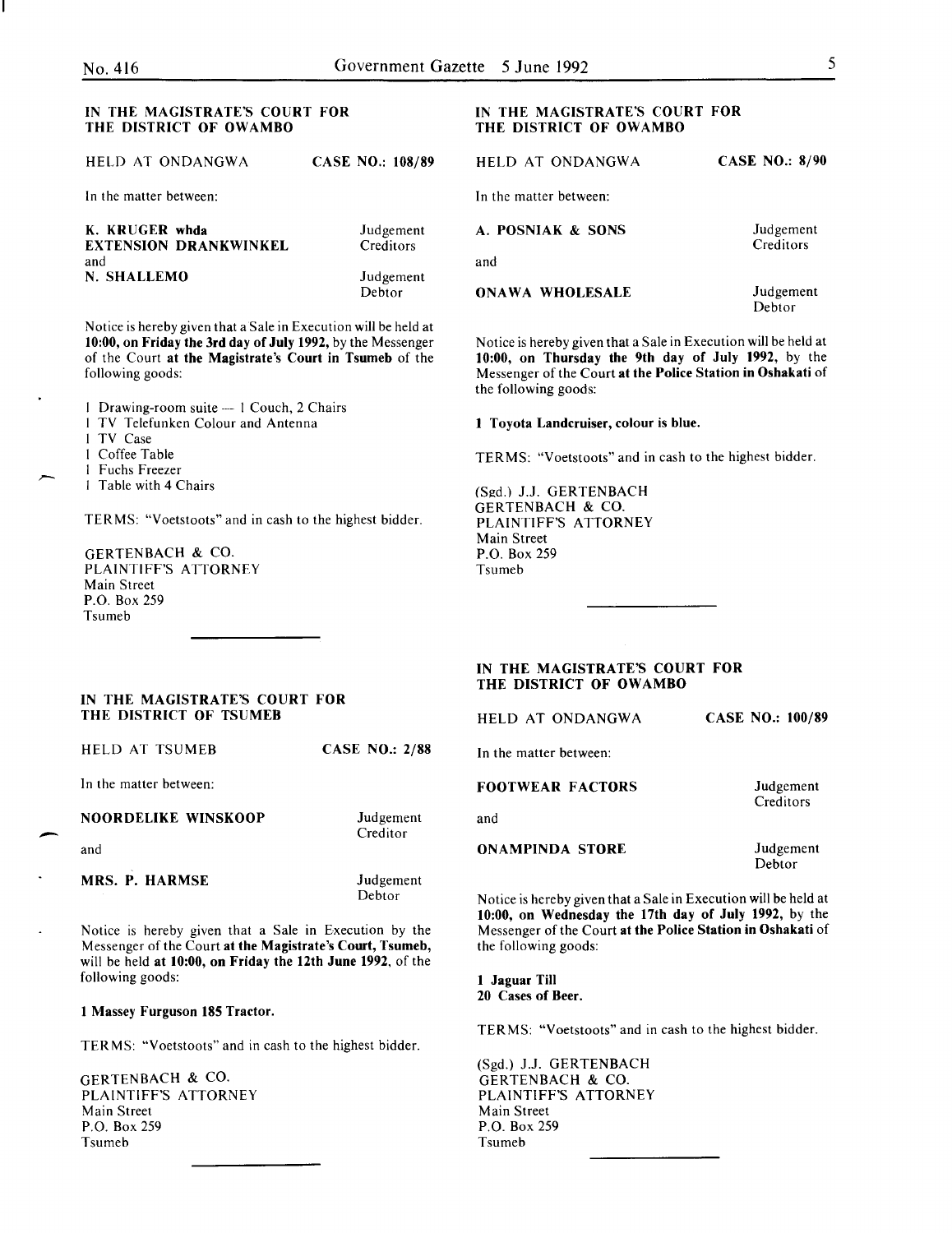### IN THE MAGISTRATE'S COURT FOR THE DISTRICT OF WINDHOEK

HELD AT WINDHOEK CASE NO.: 1612/91

In the matter between:

FIRST NATIONAL DEVELOPMENT **CORPORATION OF SWA** and NICODEMUS AWASEB Plaintiff Defendant

# NOTICE OF SALE IN EXECUTION

In execution of a Judgement of the above Honourable Court in the above action, a sale without reserve will be held by the Messenger of the Court, Windhoek, at Erf 3384, Sukkot Street, Katutura, Windhoek, on 8 July 1992, at 10:00, of the undermentioned property:

- **CERTAIN** Erf 3384, Sukkot Street, Katutura, Windhoek;
- SITUATE In the Municipality of Windhoek Registration Division "K";
- MEASURING 488 square metres;
- IMPROVEMENT Three-bedroom dwelling house with lounge and kitchen;
- TERMS 10% of the purchase price and the auctioneer's commission must be paid on the date of the sale. The further terms and conditions of the sale will be read prior to the auction and lie for inspection at the office of the Messenger of the Court, Windhoek and at the offices of the execution creditor's attorneys.

DATED at WINDHOEK this 12th day of May 1992.

DR. WEDER, KRUGER & HARTMANN W.H. DICKS ATTORNEYS FOR PLAINTIFF Nimrod Building Casino Street Windhoek

### IN THE HIGH COURT OF NAMIBIA

In the matter between:

| <b>SWA BUILDING SOCIETY</b> | Plaintiff |
|-----------------------------|-----------|
| and                         |           |
| VERONICA TOTONG             | Defendant |

# NOTICE OF SALE IN EXECUTION

Pursuant to a Judgement of the above Honourable Court granted on the 10th day of April 1992, the following immovable property will be sold by the Deputy Sheriff of the District of Windhoek on Wednesday, the lst day of July 1992, at ll:OO, at Erf No. 2460, Wanaheda Township, (Extension No.4).

| <b>CERTAIN</b> | Erf No. 2460. Wanaheda Township<br>(Extension No. 4);         |
|----------------|---------------------------------------------------------------|
| <b>SITUATE</b> | In the Municipality of Windhoek<br>Registration Division "K". |

Prospective buyers are specifically warned to satisfy themselves in regard to any improvements which may exist on the property, as such improvements cannot be described here more fully.

Take further notice that the "Conditions of Sale-in-Execution" will lie for inspection at the office of the Deputy Sheriff at Windhoek and at the Head Office of Plaintiff at Windhoek and Plaintiff's Attorneys, Fisher, Quarmby & Pfeifer, at Windhoek.

DATED at WINDHOEK this 20th day of May 1992.

(Sgd.) E.H. PFEIFER FISHER, QUARMBY & PFEIFER ATTORNEYS FOR PLAINTIFF 108 SWABS Building Post Street Windhoek

#### **NOTICE**

In the estate of the late NORMAN ANDREW SMITH (Master's ref. no. 2/91).

Notice is hereby given that the First and Final Liquidation and Distribution Accounts in the above-mentioned estate will lie for inspection in the office of the Master of the High Court, Windhoek for a period of 21 days from the date of publication hereof.

T.J.A. SAUNDERSON AGENT FOR THE EXECUTRIX P.O. Box 24304 Windhoek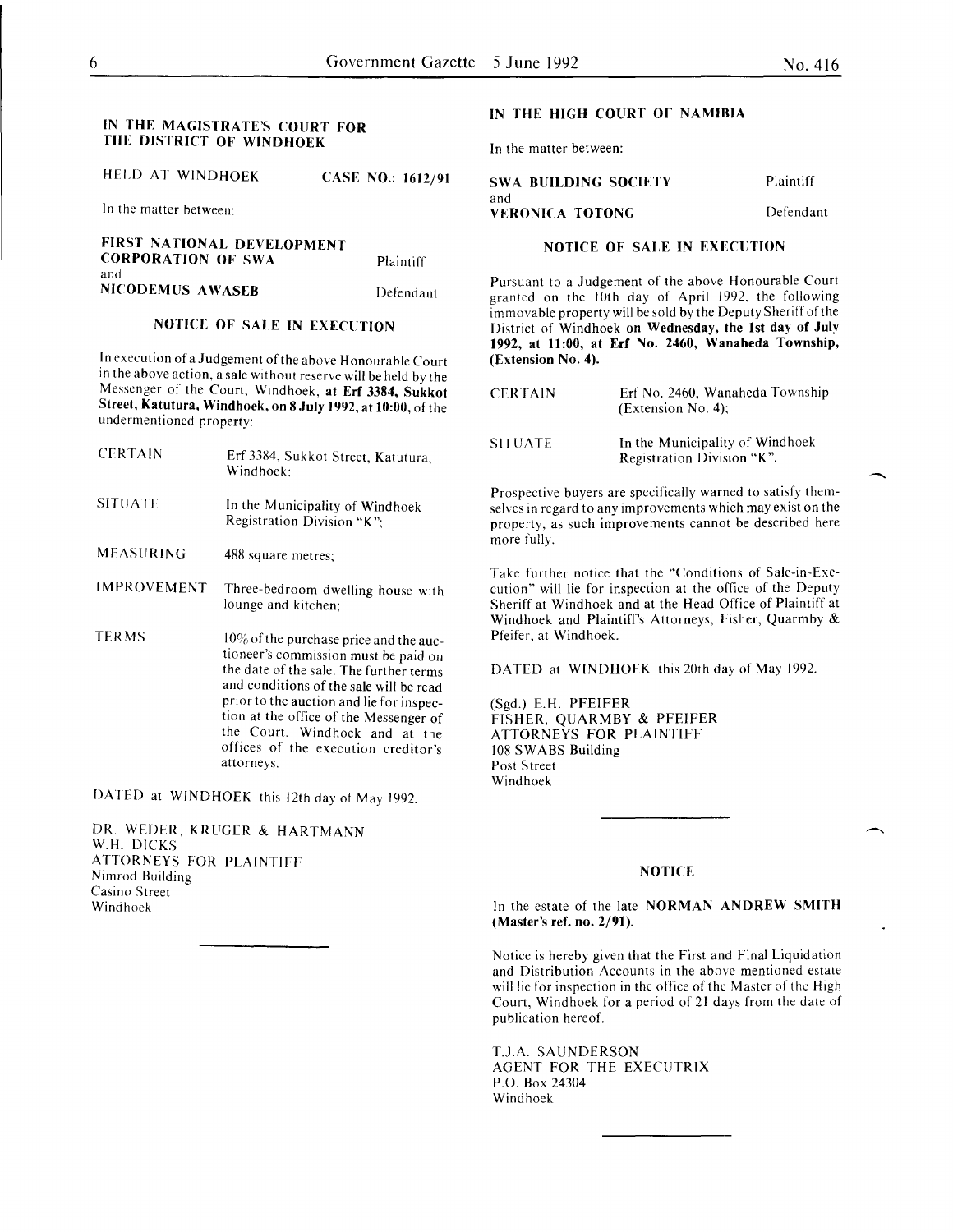I

-

-

| <b>SWA BUILDING SOCIETY</b><br>and | Plaintiff |
|------------------------------------|-----------|
| ALBERTO KAFUNA                     | Defendant |

# NOTICE OF SALE IN EXECUTION

Pursuant to a Judgement of the above Honourable Court granted on the 3rd day of April 1992, the following immovable property will be sold by the Deputy Sheriff of the District of Windhoek on Wednesday, the 1st day of July 1992, at 10:00, at Erf No. 1320, Wanaheda Township, (Extension No. 5), Windhoek.

| <b>CERTAIN</b> | Erf No. 1320, Wanaheda Township<br>(Extension No. 5);         |
|----------------|---------------------------------------------------------------|
| <b>SITUATE</b> | In the Municipality of Windhoek<br>Registration Division "K". |

Prospective buyers are specifically warned to satisfy themselves in regard to any improvements which may exist on the property, as such improvements cannot be described here more fully.

Take further notice that the "Conditions of Sale-in-Execution" will Jie for inspection at the office of the Deputy Sheriff at Windhoek and at the Head Office of Plaintiff at Windhoek and Plaintiff's Attorneys, Fisher, Quarmby & Pfeifer, at Windhoek.

DATED at WINDHOEK this 20th day of May 1992.

(Sgd.) E.H. PFEIFER FISHER, QUARMBY & PFEIFER ATTORNEYS FOR PLAINTIFF 108 SWABS Building Post Street Windhoek

### IN THE HIGH COURT OF NAMIBIA

In the matter between:

| SWA BUILDING SOCIETY        | Plaintiff |
|-----------------------------|-----------|
| and                         |           |
| <b>JOHN HEINRICH HANSEN</b> | Defendant |

# NOTICE OF SALE IN EXECUTION

Pursuant to a Judgement of the above Honourable Court granted on the 24th day of April 1992, the following immovable property will be sold by the Deputy Sheriff of the District of Windhoek on Wednesday, the 1st day of July 1992, at 09:00, at Erf No. 1756, Khomasdal Township, (Extension No. 4), Windhoek.

| <b>CERTAIN</b> | Erf No. 1756, Khomasdal Township<br>$(Extension No. 4)$ ;     |
|----------------|---------------------------------------------------------------|
| <b>SITUATE</b> | In the Municipality of Windhoek<br>Registration Division "K". |

IN THE HIGH COURT OF NAMIBIA Prospective buyers are specifically warned to satisfy themselves in regard to any improvements which may exist on the In the matter between: property, as such improvements cannot be described here more fully.

> Take further notice that the "Conditions of Sale-in-Execution" will lie for inspection at the office of the Deputy Sheriff at Windhoek and at the Head Office of Plaintiff at Windhoek and Plaintiff's Attorneys, Fisher, Quarmby & Pfeifer, at Windhoek.

DATED at WINDHOEK this 20th day of May 1992.

(Sgd.) E.H. PFEIFER FISHER, QUARMBY & PFEIFER ATTORNEYS FOR PLAINTIFF 108 SWABS Building Post Street Windhoek

#### IN THE HIGH COURT OF NAMIBIA

In the matter between:

| SWA BUILDING SOCIETY    | Plaintiff |
|-------------------------|-----------|
| and                     |           |
| <b>CECIL JOHN SMITH</b> | Defendant |

#### NOTICE OF SALE IN EXECUTION

Pursuant to a Judgement of the above Honourable Court granted on the 13th day of March 1992, the following immovable property will be sold by the Deputy Sheriff of the District of Keetmanshoop on Friday, the 26th day of June 1992, at 10:00, in front of the Magistrate'a Office, Keetmanshoop.

| <b>CERTAIN</b> | Erf No. 1074, (A Portion of Erf<br>No. 1031), Keetmanshoop Township; |
|----------------|----------------------------------------------------------------------|
| <b>SITUATE</b> | In the Municipality of Keetmanshoop<br>Registration Division "T".    |

Prospective buyers are specifically warned to satisfy themselves in regard to any improvements which may exist on the property, as such improvements cannot be described here more fully.

Take further notice that the "Conditions of Sale-in-Execution" will lie for inspection at the office of the Deputy Sheriff at Keetmanshoop and at the Head Office of Plaintiff at Windhoek and Plaintiff's Attorneys, Fisher, Quarmby & Pfeifer, at Windhoek.

DATED at WINDHOEK this 18th day of May 1992.

(Sgd.) E.H. PFEIFER FISHER, QUARMBY & PFEIFER ATTORNEYS FOR PLAINTIFF 108 SWABS Building Post Street Windhoek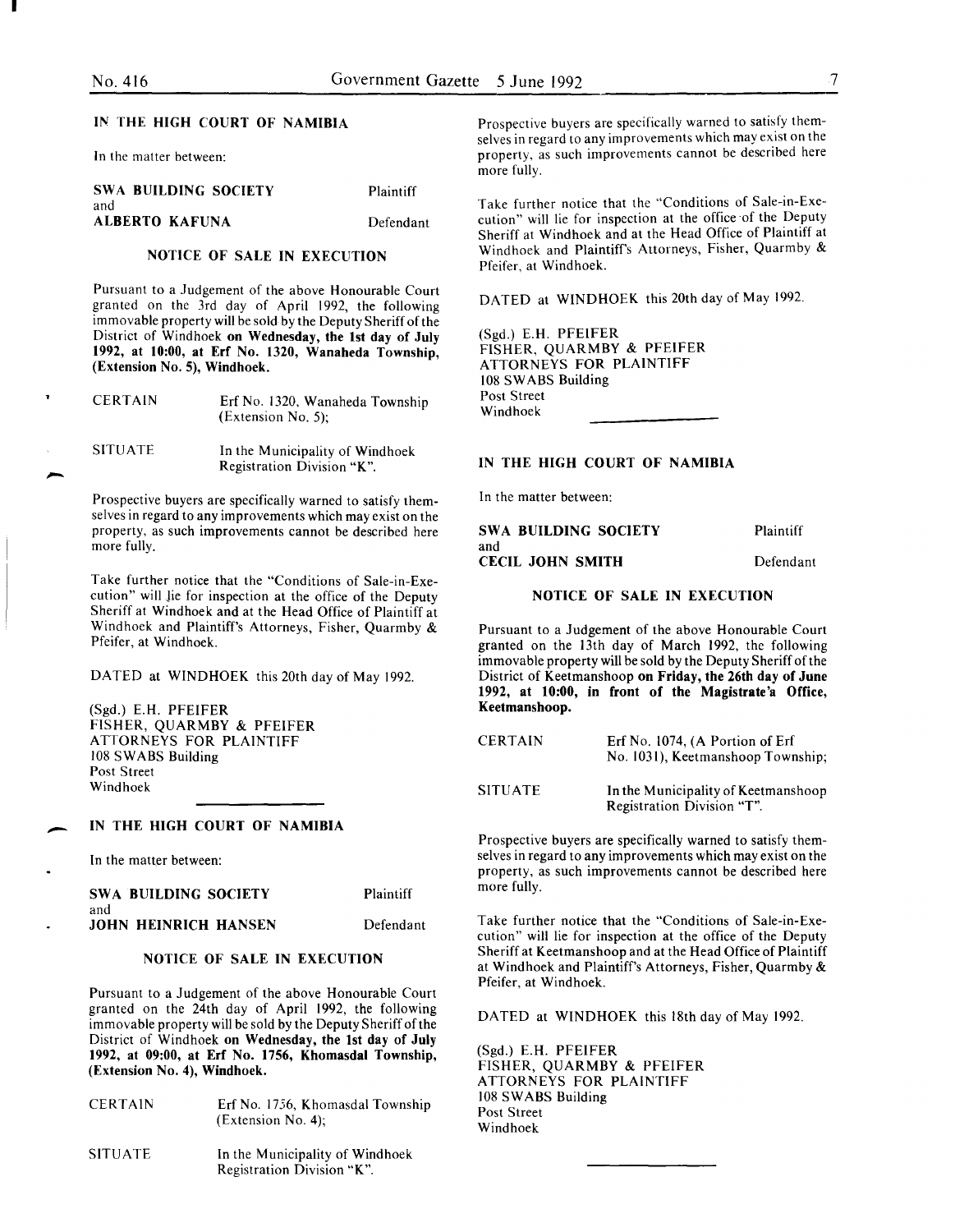-<br>-<br>-

#### IN THE HIGH COURT OF NAMIBIA

In the matter between:

#### CALTEX OIL (NAMIBIA) (PTY) LTD. Plaintiff and AMON KAVARA Defendant

### SALE IN EXECUTION

IN execution of a judgement of the above Honourable Court in the above action, a sale with reserve price of R3 000,00 of the following immovable property, will be held on Monday 22 June 1992, at 11:00, at Erf 5360, Manna Street, Katutura.

| I. CERTAIN       | Erf No. 5360, Manna Street,<br>Katutura, (Extension No. 9);   |
|------------------|---------------------------------------------------------------|
| <b>SITUATE</b>   | In the Municipality of Windhoek<br>Registration Division "K", |
| <b>MEASURING</b> | Namibia:<br>269 square metres;                                |

IMPROVEMENTS 2-Bedroom Dwelling.

TERMS  $10\%$  of the purchase price and the auctioneer's commission must be paid in cash on the date of the sale. The further terms and conditions of the sale will be read prior to the auction and lie for inspection at the office of the Deputy Sheriff for the District of Windhoek and at the offices of the execution creditor's attorneys.

DR. WEDER, KRUGER & HARTMANN ATTORNEYS FOR EXECUTION CREDITOR Ground Floor Nimrod Building Kasino Street Windhoek

#### NOTICE OF TRANSFER OF BUSINESS

BE PLEASED TO TAKE NOTICE that application will be made fourteen (14) days after publication of this Notice to the Licensing Court at Windhoek, for the transfer of a General Dealers (Retail) Licence, held by R.G. KRETSCHMEIER, who trades under the name and style of RUDI'S GRILL (PTY) LTD., Kiosk No.4, Post Street Mall, Windhoek, to MR. KNIERIEM as nominee of RUDI' GRILL (PTY) LTD.

ENGLING, STRITTER & PARTNERS ATTORNEYS FOR APPLICANT 5th Floor CDM Building **Bulow Street** P.O. Box 43 Windhoek

#### NOTICE OF TRANSFER OF BUSINESS

PLEASE TAKE NOTICE that fourteen (14) days after publication of this notice, application will be made to the Licencing Court of Grootfontein, for the transfer of a General Dealer's Licence held by PAULUS GAKOWEB who trades under the name and style of GAKOWEB STORE on Erf 15, Omatako, in Bushmanland, to SIMON NANGOLO who will continue to carry on business on the abovementioned premises and under the name and style of **OMATAKO** WINKEL for his own account.

This application shall also serve as notice being given in terms of Section 34 of the Insolvency Act of 1936.

MESSRS. I. HOHNE & CO. ATTORNEYS FOR APPLICANT 7 Bernhard Street Grootfontein

# NOTICE OF TRANSFER OF BUSINESS LICENCE

Kindly take notice that application will be made at the next quarterly sitting of the Licensing Court, Mariental, for the transfer of the General Dealer, Patent Medicine, Tabacco and Aerated & Mineral Water Licences held by JOHAN THIART and who trades as PUPKEWITZ & SONS at Portion 3, Gurus 150, Kalkrand, to WILLEM BATCHE-LOR LOFTIE-EATON who will trade under the style of KALKRAND HANDELSHUIS for his own account.

DATED at MARIENTAL this 30th day of April 1992.

VAN HEERDEN, LIESENBERG & CO. **ATTORNEYS** School Street P.O. Box 13 Mariental

#### NOTICE OF TRANSFER OF BUSINESS

Take Notice that after fourteen ( 14) days of publication of this Notice, application will be made to the Trading Licences Court, Karasburg, for the transfer of the General Dealer's, Motor Garage and Aerated & Mineral Water Licences held by STEPHANUS PETRUS NAUDE SNR., who trades as such on Erf No. 76, Hoofstraat, Karasburg under the name and style of S.P. MOTORS to STEPHANUS PETRUS NAUDE JNR. who will trade under the same name and style at the same address.

SIGNED at KARASBURG on this 26th day of May 1992.

RISSIK & COX ATTORNEYS FOR APPLICANT 3rd Avenue P.O. Box 8 **Karasburg**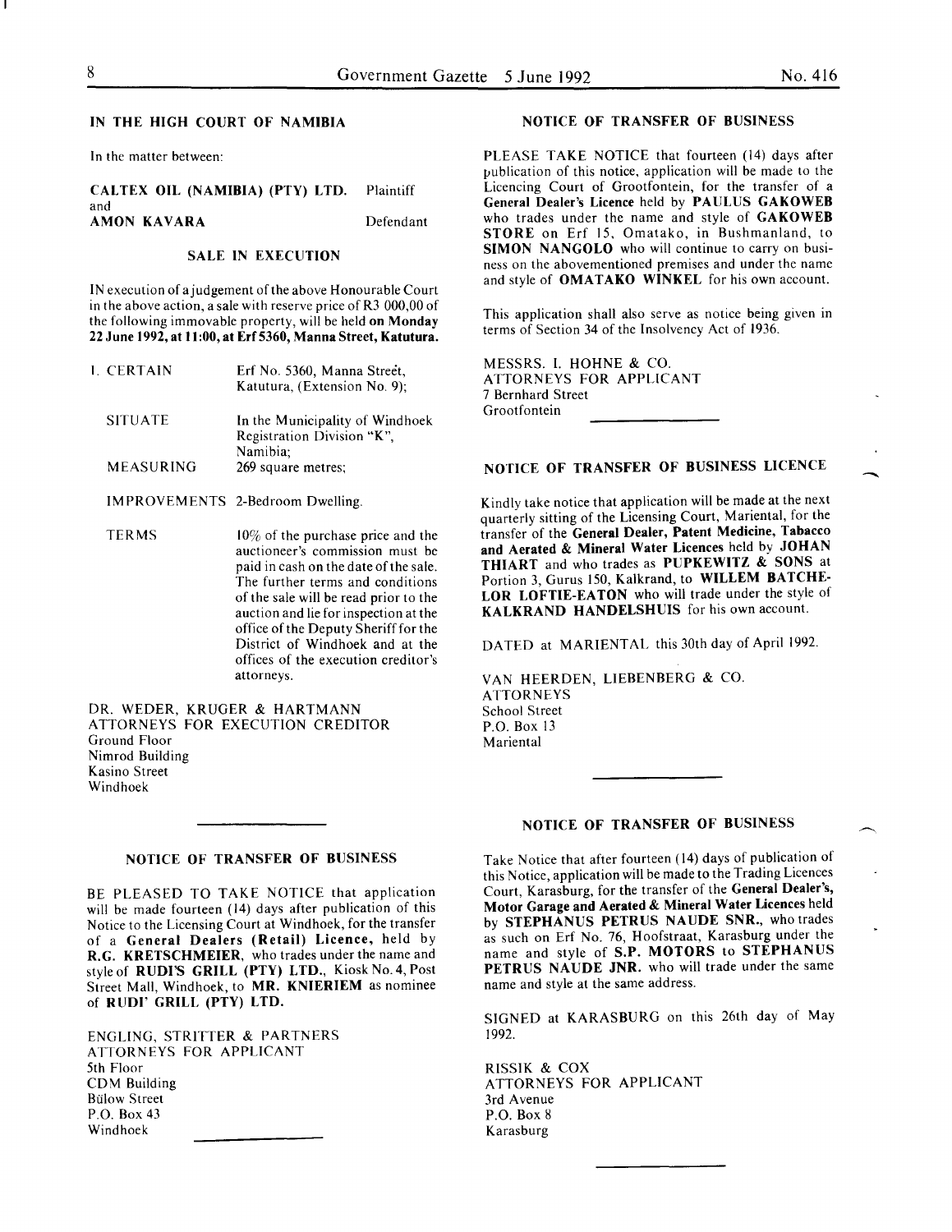# APPLICATION TO AMEND SPECIFICATION

We, AFRICAN OXYGEN LIMITED, seek leave to amend by way of correction of a clerical error of Letters Patent No. 91/0092 for an invention entitled "TREATMENT OF FOOD AND OTHER PRO-DUCTS".

A copy of the original specification, showing in red ink the proposed amendment is now open to public inspection at the Patent Office.

A notice of opposition (on Patents Form No. 17) must be lodged at the Patents Office within three months from the date of the first advertisement hereof.

DATED at WINDHOEK this 22nd day of April 1992.

E.T. KAMBOUA REGISTRAR

# THE ALIENS ACT, 1937

# NOTICE OF INTENTION OF CHANGE OF SURNAME

I, HINAUNJE SHIVUNGO residing at Oshitambi and presently unemployed, intend applying to the Minister of Civic Affairs for authority under section 9 of the Aliens Act, 1937, to assume the surname HAITEBU for the reason that HINAUNJE is my first name and not surname.

l previously bore the names HINAUNJE SHIVUNGO.

Any person who objects to my assumption of the said surname of **HAITEMBU** should as soon as may be lodge his/ her objection, in writing, with a statement of his/ her reasons therefor, with the Magistrate of Windhoek.

(Sgd.) S. HINAUNJE P.O. Box 61430 Windhoek Dated: 14 May 1992

# APPLICATION TO AMEND SPECIFICATION

We, AFRICAN OXYGEN LIMITED, seek leave to amend by way of amendment the specification of Letters Patent No. 90/0110 of 1990 for an invention entitled "THERMAL INSULATION".

A copy of the original specification, showing in red ink the proposed amendment is now open to public inspection at the Patent Office.

A notice of opposition (on Patents Form No. 17) must be lodged at the Patents Office within three months from the date of the first advertisement hereto.

DATED at WINDHOEK on this 24th day of April 1992.

E.T. KAMBOUA REGISTRAR

THE ALIENS ACT, 1937

# NOTICE OF INTENTION OF CHANGE OF SURNAME

I, GOTTLIEB MARKUS NGHITOTOVALI residing at Erf 50, Hakahana and presently unemployed, intend applying to the Minister of Civic Affairs for authority under section 9 of the Aliens Act, 1937, to assume the surname NGHITOTOVALI for the reasons that I previously used the name MARKUS GOTTLIEB and now would like to change to NGHITOTOVALI which is my real surname.

I previously bore the names MARKUS GOTTLIEB.

Any person who objects to my assumption of the said surname of NGHITOTOVALI should as soon as may be lodge his/ her objection, in writing, with a statement of his/ her reasons therefor, with the Magistrate of Windhoek.

(Sgd.) G.S. NGHITOTOVALI P.O. Box 61012 Windhoek Dated: 7 May 1992